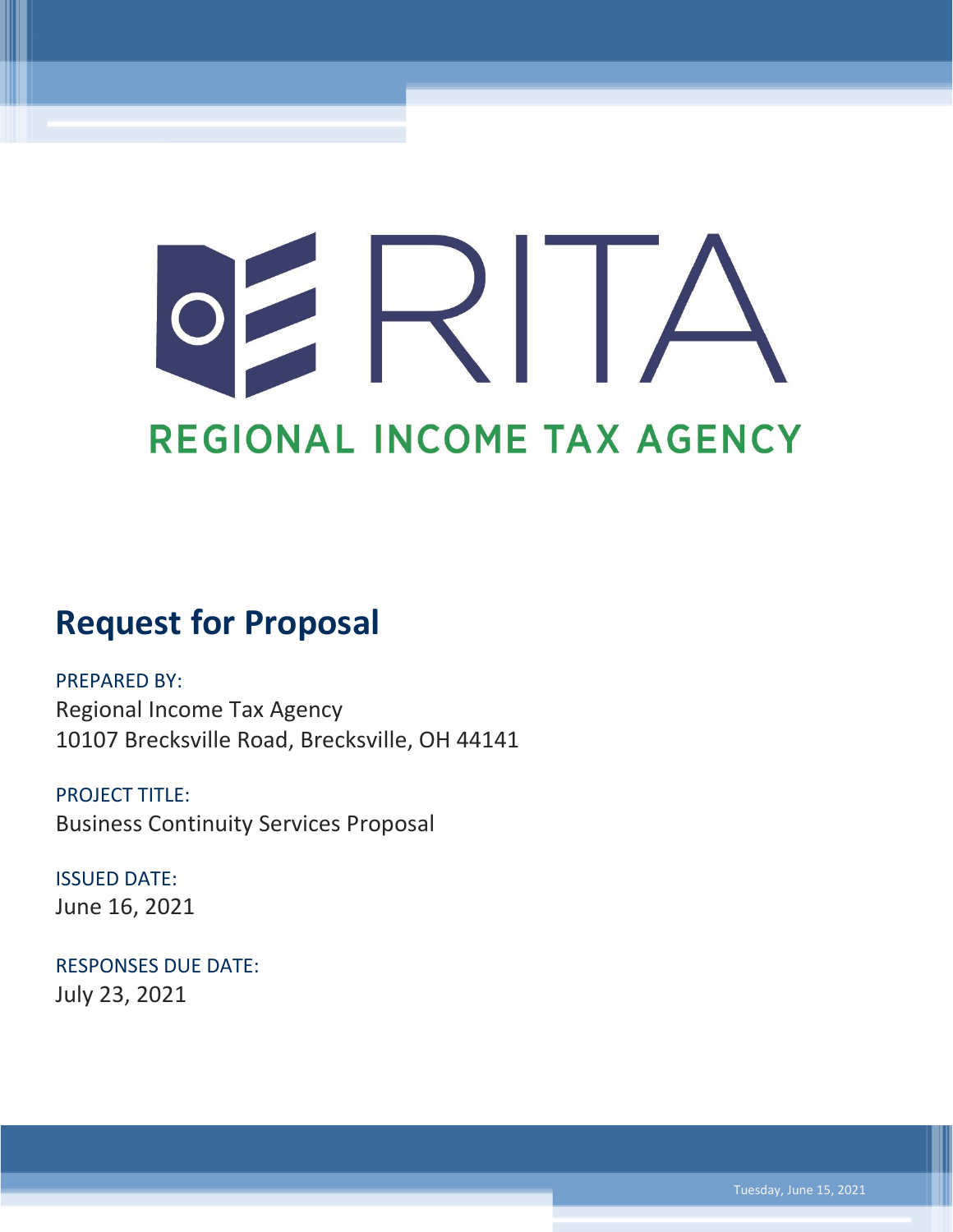

# <span id="page-1-0"></span>**TABLE OF CONTENTS**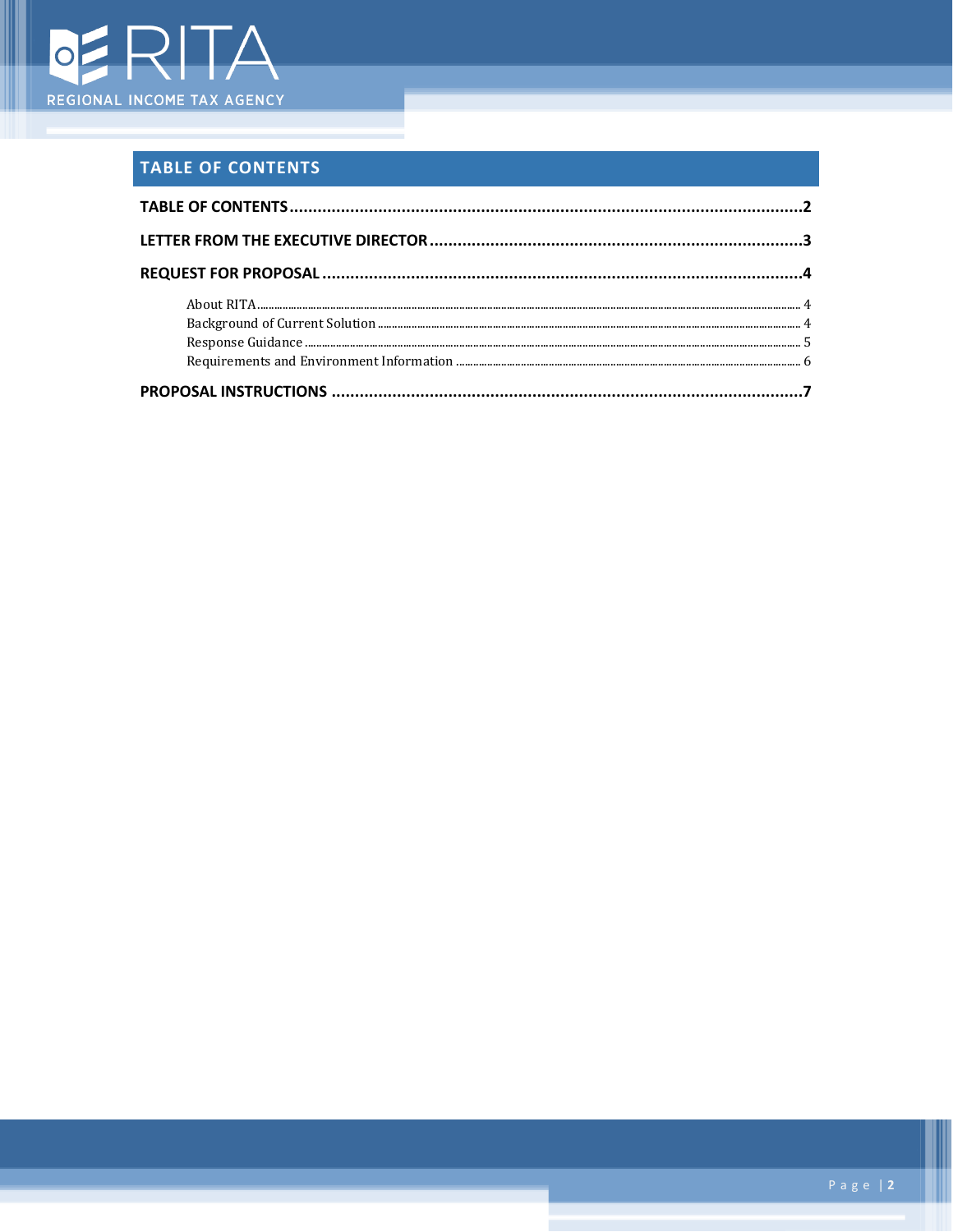

### <span id="page-2-0"></span>**LETTER FROM THE EXECUTIVE DIRECTOR**



**10107 Brecksville Road Brecksville Ohio 44141-3275 440-526-0900 800-860-RITA TDD 440-526-5332**

June 16, 2021

The Regional Income Tax Agency (RITA, the Agency) is seeking proposals for the replacement of several existing Business Continuity Service components.

RITA prefers that proposals be submitted electronically to [rfp@ritaohio.com](mailto:rfp@ritaohio.com) and must be received no later than 12:00 p.m. E.S.T., July 23, 2021.

If your firm intends to submit a proposal, please execute the attached mutual Non-Disclosure Agreement.

Providers shall aggregate their requests for clarification, and submit them via e-mail to Jamey Evans, via e-mail at **[rfp@ritaohio.com](mailto:rfp@ritaohio.com)**. Questions should be submitted no later than June 30, 2021. Such requests for clarification, and RITA's responses, will be supplied in writing to all parties that have received copies of the RFP, without identifying the source of the inquiry.

The Agency reserves the right to reject any and all proposals, or any part of any proposals, or to waive informalities or defects in proposals, as the Board of Trustees of the Agency deems to be in the best interest of the Agency.

Cordially,

Donald W. Smith Executive Director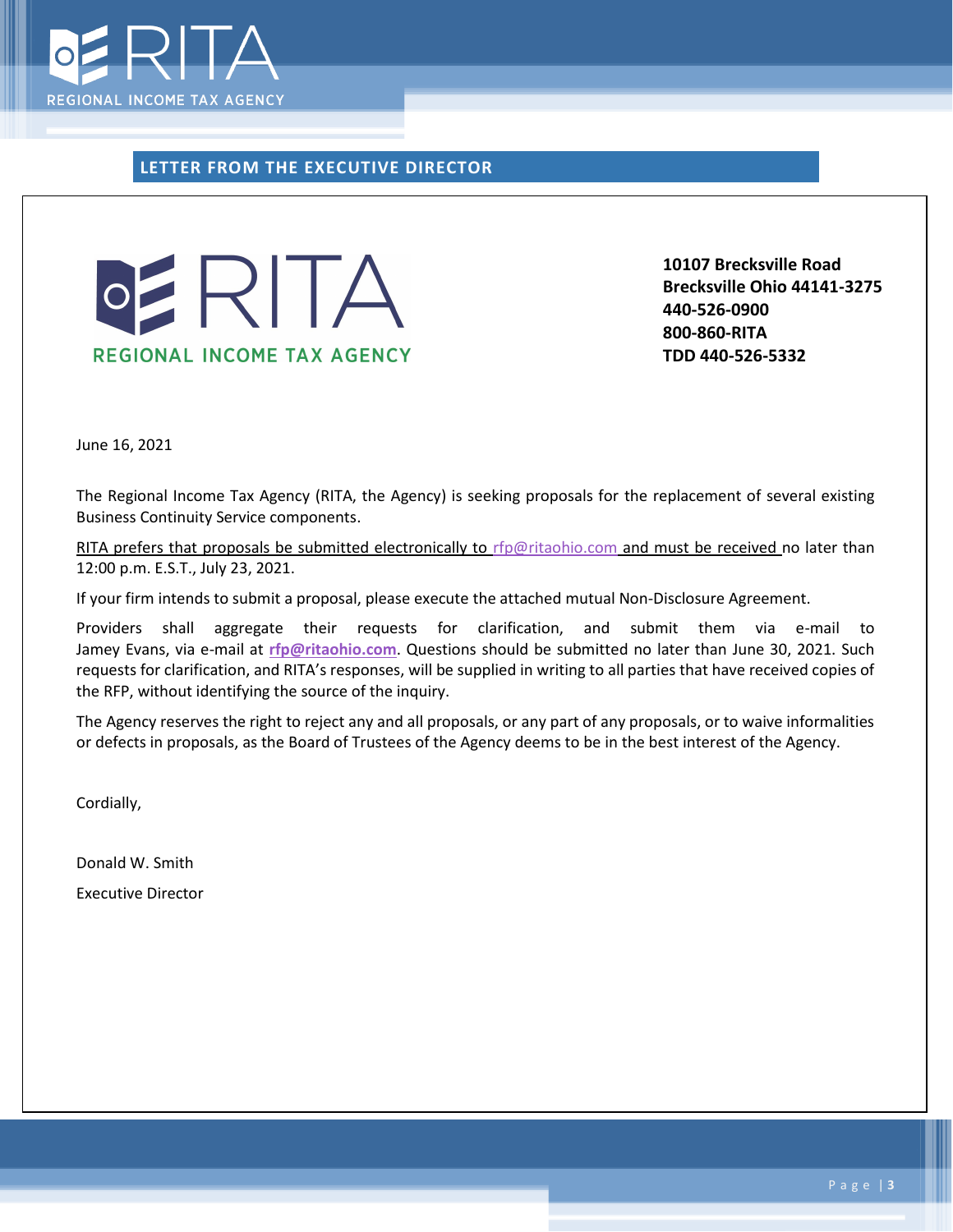

## <span id="page-3-0"></span>**REQUEST FOR PROPOSAL**

#### <span id="page-3-1"></span>*About RITA*

The Regional Income Tax Agency (RITA, the Agency) is a governmental entity established to administer and collect local income taxes for political subdivisions. As an agent for its municipalities, RITA provides substantial financial services to its members. Municipal income tax is collected from individuals and/or employers withholding on salaries, wages, commissions, fees and other forms of compensation. The tax is also collected from business entities based on net profits. As of 2021 there are over 390 taxing jurisdictions in 78 counties served by the Agency (just over 50% of all taxing jurisdictions in Ohio with an income tax) and total annual tax collections are over \$1.5 billion.

#### <span id="page-3-2"></span>*Background of Current Solution*

RITA currently partners with a Tier 1 provider for both its Disaster Recovery and Backup & Recovery components. The solutions provided through this partnership as depicted in yellow in the graphic below and in the subsequent bulleted list are the target of this RFP. While we are looking for a proposal that offers a complete solution we do consider "Office Recovery" to be an optional component.



\*Note: Optional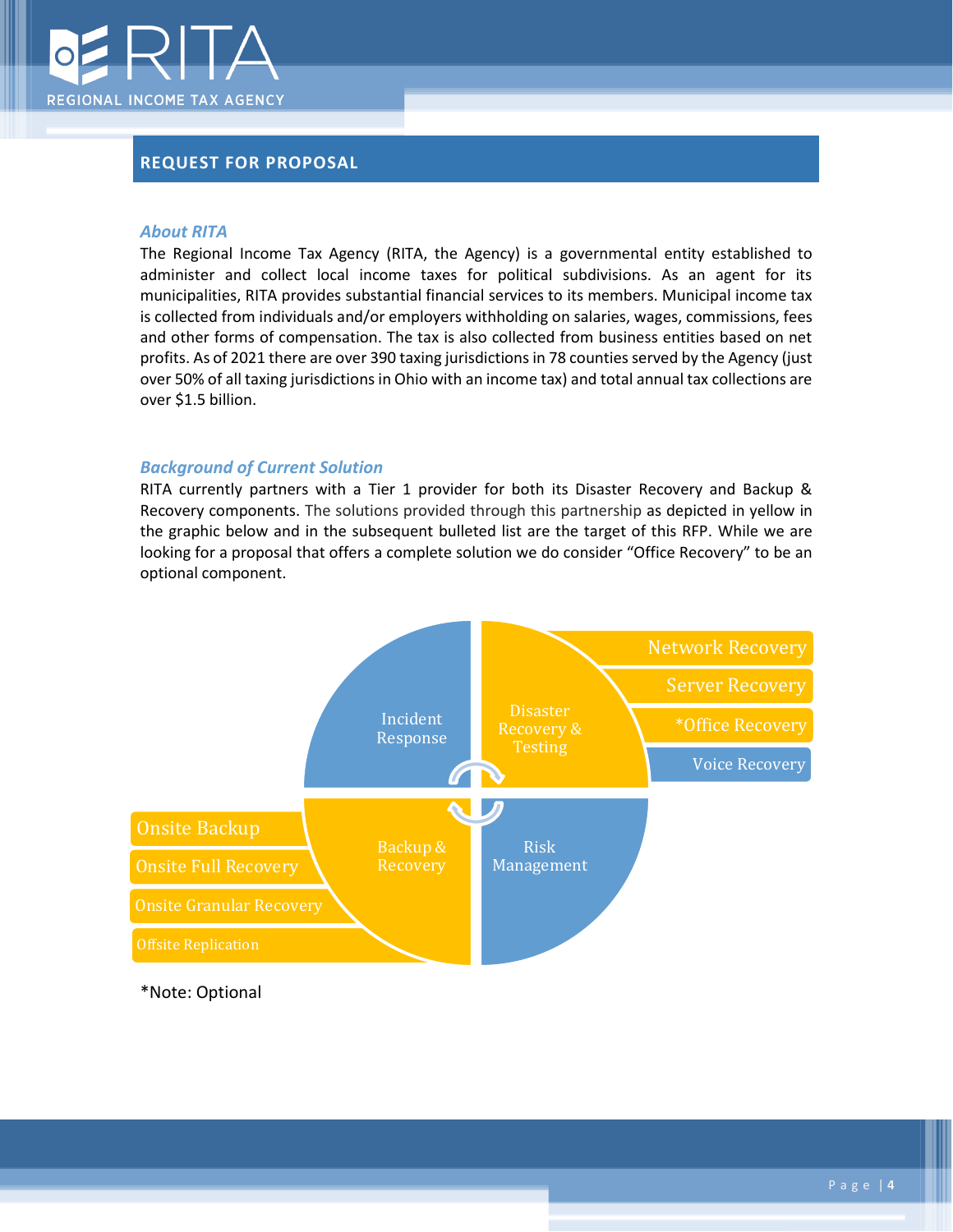

The following bulleted list contains the high-level existing features and responsibilities for each component.

- Backup & Recovery
	- $\circ$  Onsite Backup Agency owned physical onsite backup appliances and backup software are managed by Agency Information Services (IS) personnel under the guidance and support of the provider.
	- $\circ$  Onsite Full Recovery All onsite full recovery needs are facilitated by Agency IS personnel.
	- $\circ$  Onsite Granular Recovery All onsite granular recovery (file level) needs are facilitated by Agency IS personnel.
	- $\circ$  Offsite Replication The replication of all data backups is managed by Agency personnel under the guidance and support of the provider. This data is sent to a remote storage appliance that is managed by the provider.
- Disaster Recovery & Testing
	- $\circ$  Network Recovery At the time of test or time of disaster the provider is responsible for providing both network hardware that is under contract and services to these hardware devices at the speeds contracted. These include internet bandwidth for recovered servers, static IP addresses to be used, and interconnectivity between all devices. The configuration of these devices is the responsibility of Agency IS personnel.
	- $\circ$  Server Recovery At the time of test or disaster the provider is responsible for recovering the predefined number of servers within the specs of the agreed upon Disaster Recovery as a Service (DRaaS) contract. Additionally, the provider is responsible for provisioning dedicated hardware on which Agency IS personnel is responsible for recovering the remaining servers that are not covered by the DRaaS contract.
	- $\circ$  Office Recovery (Optional Service) At the time of test or disaster the provider is responsible for provisioning access to a dedicated office space consisting of 30 complete and modern workstations with dual monitors, basic office supplies and a multifunction printer copier. The configuration of these workstations is the responsibility of Agency IS personnel.

#### <span id="page-4-0"></span>*Response Guidance*

While they are not requirements, prospective bidders should consider the following a list of Agency goals and values as guidance as they respond to this RFP.

- Identify a solution that best allows the Agency to continue providing sound and proven protection against disasters both traditional and evolving for today and for the future.
- The solution should be cost competitive as compared to other options and market solutions that are providing the same types of services.
- The solution must ensure that confidentiality and integrity of all Agency systems, data and applications remain intact throughout the entire Backup and Disaster Recovery lifecycle.
- The solution should provide the option for the Agency and/or the chosen vendor to perform the recovery of all or a portion of the Agency's systems in the event of a disaster.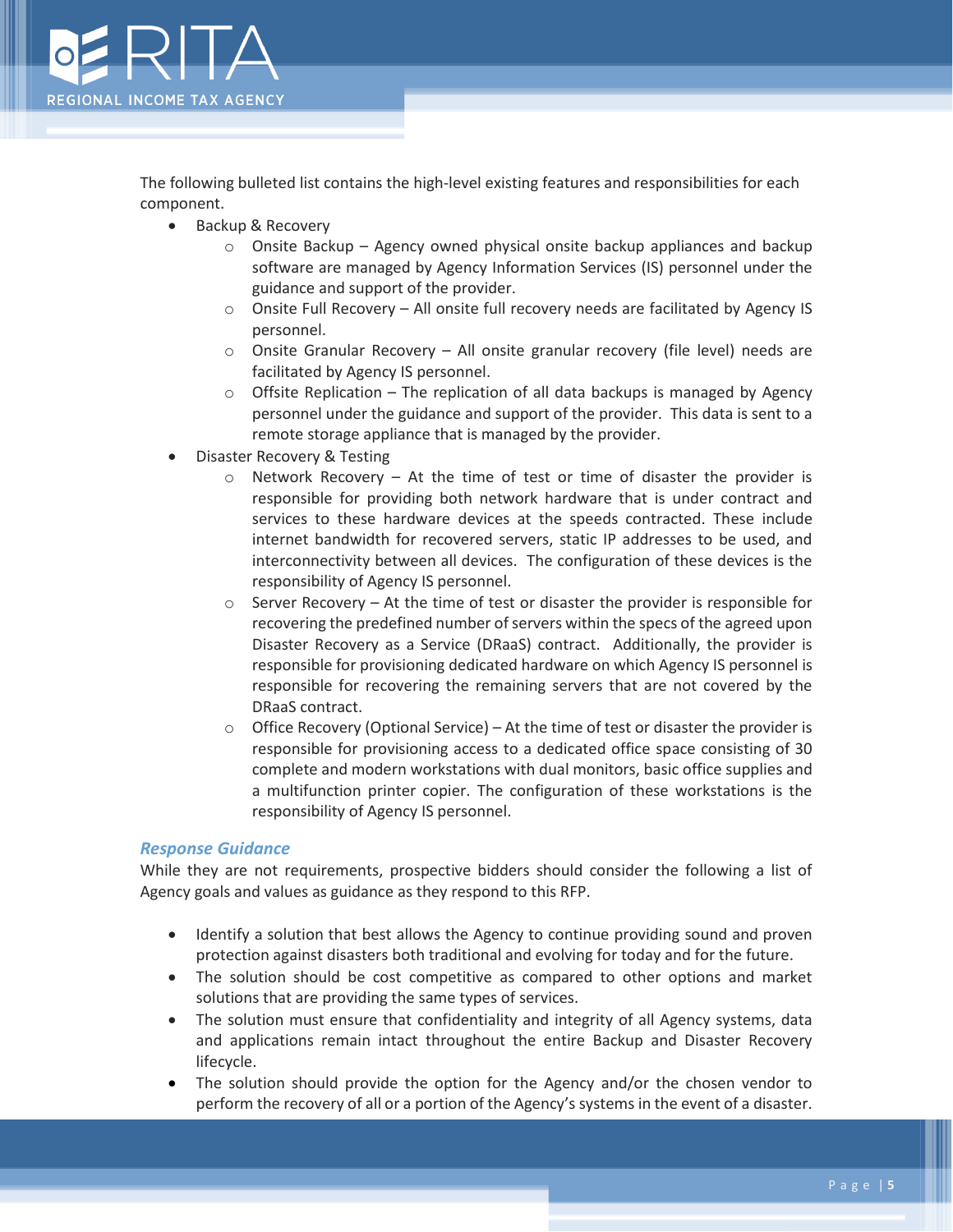

While the objective of the RFP is to provide vendors/respondents (vendors) with the minimum requirements necessary to partner with RITA, we are also always open to vendors providing alternatives that may prove more efficient. Additionally, while vendors are required to provide a response on this entire proposal, RITA reserves the right to award separate portions of the proposal to different vendors. RITA intends to award a 5-year contract with an auto renewal annually thereafter for the Business Continuity Services.

The Agency is not responsible for any costs incurred by the respondent in preparation of a proposal. RITA reserves the right to negotiate with the vendors submitting proposals in order to obtain the most favorable terms, conditions and pricing for the Agency as determined by the Agency in its sole discretion. Also, as deemed in the best interest of the Agency by the Board of Trustees, RITA reserves the right to reject any or all parts of the proposals.

#### <span id="page-5-0"></span>*Requirements and Environment Information*

All of the detailed technical information about the current environments and our requirements will be included in a detailed spreadsheet. However due to the sensitive nature of the information contained within these worksheets we require that you sign and return the attached mutual Non-Disclosure Agreement to receive this information. The spreadsheet will provide all of the technical information about each environment in order to provide a recommendation and quote for a solution. Should you need additional information please direct all questions t[o RFP@ritaohio.com](mailto:RFP@ritaohio.com) with the subject line "DR-RFP Questions".